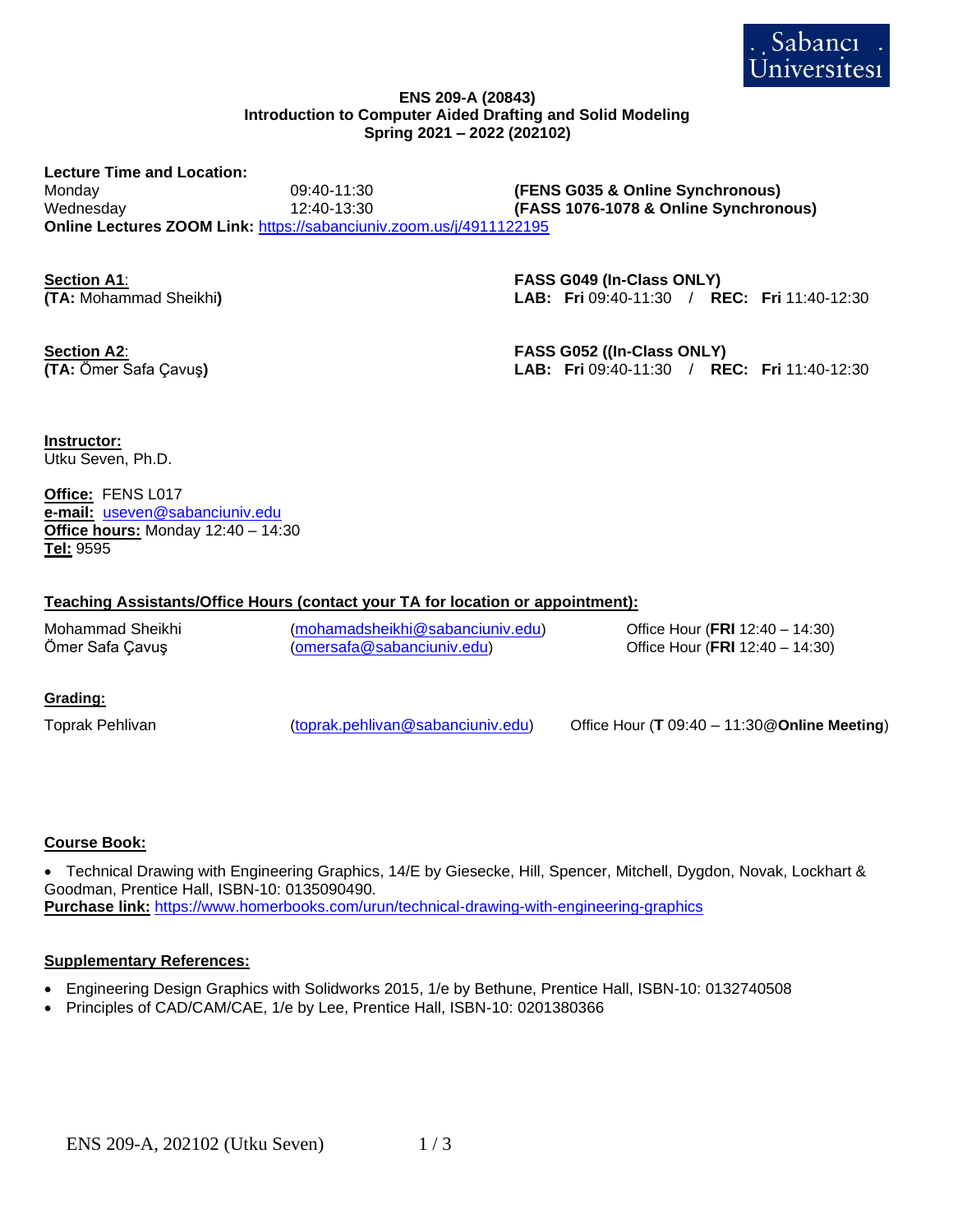# **Catalog Description**:

ENS 209 is concerned with the basic and important principles in computer-aided drafting and design (CADD), and 3D solid modeling. Based on an understanding of engineering drawing, the course will further introduce the use of computers for 2D drafting and 3D solid modeling. Topics include engineering drawing, tolerances, computer-aided technical drafting and design, geometric models and data structures, representation and manipulation of curves and surfaces and 3D solid modeling, and assembly modeling and analysis. Engineering materials, mechanical parts and manufacturing methods.

## **Objective of the course:**

At the conclusion of this course, you should be able to:

- Describe the design process and product life cycle,
- Describe the advantages of using computers in design process,
- Identify different technical drawings based on the projection system used,
- Sketch the different views of a given 3D component,
- Interpret drawings that include section views,
- Assign dimensions and tolerances on the views correctly (properly),
- Represent and manipulate free-form curves and surfaces,
- Understand and draw sections and cutting planes,

• Use conventional and geometric dimensions and tolerance to describe size, shape and geometric tolerances accurately on an engineering drawing,

- Model 3D objects using solid modeling techniques,
- Identify and apply dimensioning guidelines,
- Interpret a technical drawing,
- Develop assembly drawings using constraints,
- Design for Assembly and Manufacturing (Design for X),
- Work with a CAD software (Solidworks) to design an assembly and generate technical drawings of its components and assembly drawings,
- Work effectively in a team to analyse a product (assembly) to dissect and design it by using a CAD software.

### **Policies and Procedures:**

• **Homepage:** <https://sucourse.sabanciuniv.edu/plus> We will be using **SUCourse+** starting from this semester which is a MOODLE based course management system. SUCourse will **NOT** be active. The outline of lecture notes, assignments, projects and other course material will be posted on **SUCourse+**.

• **Lecture Hours:** Lecture Hours will be held **IN-CLASS** with online support. Students are allowed to attend in-class or online via ZOOM Meeting (Hybrid Teaching). Participation policies will be announced during the first lecture hour.

- **Laboratory Hours:** Laboratory Hours will be held **IN-CLASS** in assigned classrooms. Attendance will be taken.
- **Recitation Hours:** Recitation Hours will be held **IN-CLASS** in assigned classrooms.

• **Midterm Exams:** There will be **IN-CLASS** midterm exams (progressive) during the semester. The midterm exams will be on **April 21st** and **May 18th** from **19:40** to **22:10**. **The questions in the exams will not be same as the solved example questions.** 

• **Final Exam:** Final Exam will be held as an **IN-CLASS** exam. It will be provided during the final exam weeks. Final exam date will be assigned and announced by the faculty.

• **Assignments:** Homework assignments will be assigned regularly. **Quizzes will ONLY be IN-CLASS during Laboratory and Lecture hours. No late submissions will be accepted!!!**

• **There will not be any extra-credit or assignments other than assigned.**

• **Missed Exams:** No excuses for missed exams will be accepted other than certified medical excuses from the campus health center or permission papers approved by the university's president. **A single comprehensive make-up exam** will be offered after or before the **final exam**.

• **Projects:** There will be a semester-project and **groups of four** will be formed to work on the projects. The details of the project will be provided in coming weeks.

ENS 209-A, 202102 (Utku Seven) 2 / 3